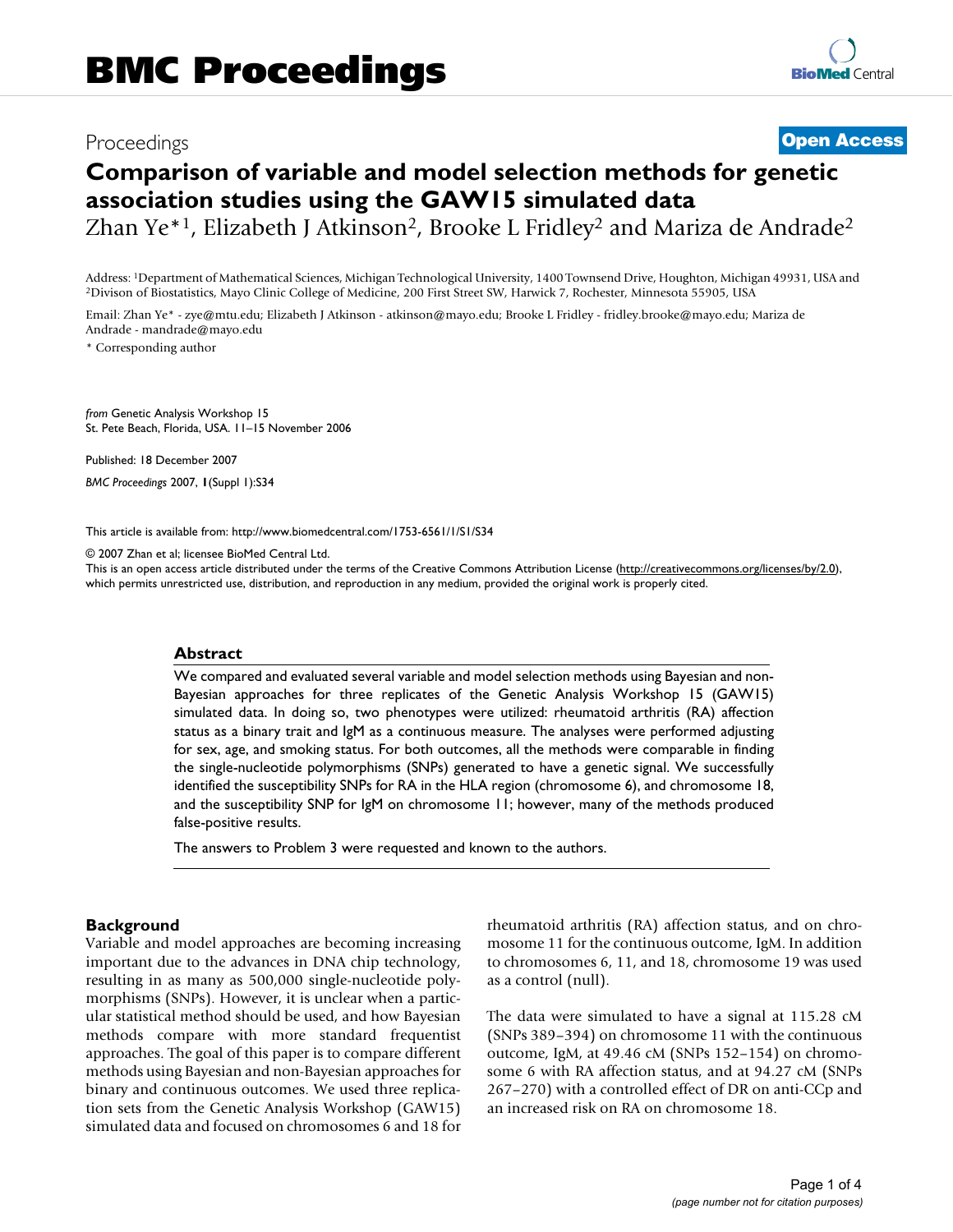For the continuous phenotype, we used the data from affected sib pairs, since IgM was observed only on the cases. Thus, we divided the data in two data sets, training and testing. The training set consisted of one of the affected siblings from each pedigree chosen at random, and the testing set consisted of the remaining affected siblings. For the binary analysis, the RA case was one of the affected siblings, from the 1500 simulated affected sib pairs, and the RA case was selected such that the percentages of males and females between the RA siblings and the unrelated controls (2000 controls overall) were similar (i.e., frequency matched on sex). Furthermore, covariates of age, sex, and smoking status were also available for all individuals. Overall, 1500 RA cases and 2000 controls were used to analyze 674, 303, 93 SNPs on chromosome 6, 18, and 19, respectively. One thousand five hundred affected pairs were selected for the IgM analysis using 492 SNPs on chromosome 11.

#### **Methods**

#### *Single-marker test and stepwise variable selection*

We investigated five variable and model selection strategies. The first strategy was to perform single SNP analysis. For IgM and RA affection status, standard linear regression and logistic regression models were fit including age, sex, smoking status, and the SNP genotype as covariates. We used an alpha level of 0.01 to determine variable significance. The second strategy was to perform stepwise variable selection to build a multivariable model for each chromosome separately. A cutoff of 0.01 was used for variable selection (i.e., for a variable to enter or stay in the model).

#### *Rpart and random forest methods*

The third and fourth strategies were tree-related. Classification tree uses a recursive partitioning tree approach with splitting and pruning rules [1]. Splitting rules are used to examine all possible splits of the full group of subjects and to identify the variable at each level that produces the most homogenous children. All trees were fit using the R library *rpart* [2]. We trimmed the trees to include only splits that improved the overall model by at least 2% and listed any of the main variables in those trees in our comparison tables. Random forest (RF) is an expansion of the tree concept, where thousands of trees are grown and averaged together. Each tree is an independent bootstrap sample of the data, and at each node *m* variables are randomly selected out of all *M* possible variables. The result of this averaging is a summary of each variable's overall importance. This approach also provides an overall measure of how well we can expect to accurately predict our endpoints. All models were fit using the R library *randomForest* [3]. A subset of high-interest SNPs was formed including the union of the top five variables that separated out the cases, the top five that separated out the controls, the top five overall using the accuracy measure, and the top five overall using the Gini index criteria (for case and control samples).

#### *Bayesian model averaging approach*

The last strategy implemented was Bayesian model averaging (BMA). BMA is a Bayesian method designed to account for model uncertainty and to propagate this uncertainty through the analysis to the inferences. The BMA method produces a posterior probability for each possible model in addition to the posterior probability for each predictor (i.e., SNP). That is, the BMA posterior distribution of  $Δ$ , where  $Δ$  represents the parameter, is

$$
p(\Delta | D) = \sum_{k=1}^K p(\Delta | D, M_k) p(M_k | D),
$$

where  $p(\Delta|D, M_k)$  is the posterior distribution of  $\Delta$  given the model  $M_{k}$ , and  $p(M_k|D)$  is the posterior probability that  $M_k$  is the correct model, given that one of the models considered is correct and data *D* [4]. Because the method fits all possible models, the BMA method is limited in terms of the number of predictors that can be included in the model.

The BMA method was fit on the union of the SNPs from the random forest method (top 25 SNPs for the IgM analysis and top 10 SNPs for the RA status analysis). Once the BMA analysis was fit to the "top SNPs", a variable was selected if the posterior probability for the particular variable was greater than 0.80. The analyses were performed using the R library BMA [5].

#### **Results**

Tables 1 and 2 display the results from the analyses on chromosomes 6 and 18 for RA affection status. Most of the methods detected the genetic signal for all three replicates. Some of the methods detected SNPs close to the simulated associated SNPs, which may be due to high linkage disequilibrium (LD) level between these sets of SNPs.

Additional file 1 shows the results for the IgM analysis on chromosome 11 for the training and testing data sets. SNP389 was picked up by every method in all three replicates and in both sets except for one replicate (52) in the training set. In addition, only SNP387 was selected by the single-SNP and random forest strategies for all three replicates. No other SNP was consistently selected using different strategies. Selection of the SNP by the single SNP and random forest methods may be an artifact of LD between two close SNPs (high LD).

Lastly, we ran every method for RA affection status on chromosome 19 (our false-positive control). No signifi-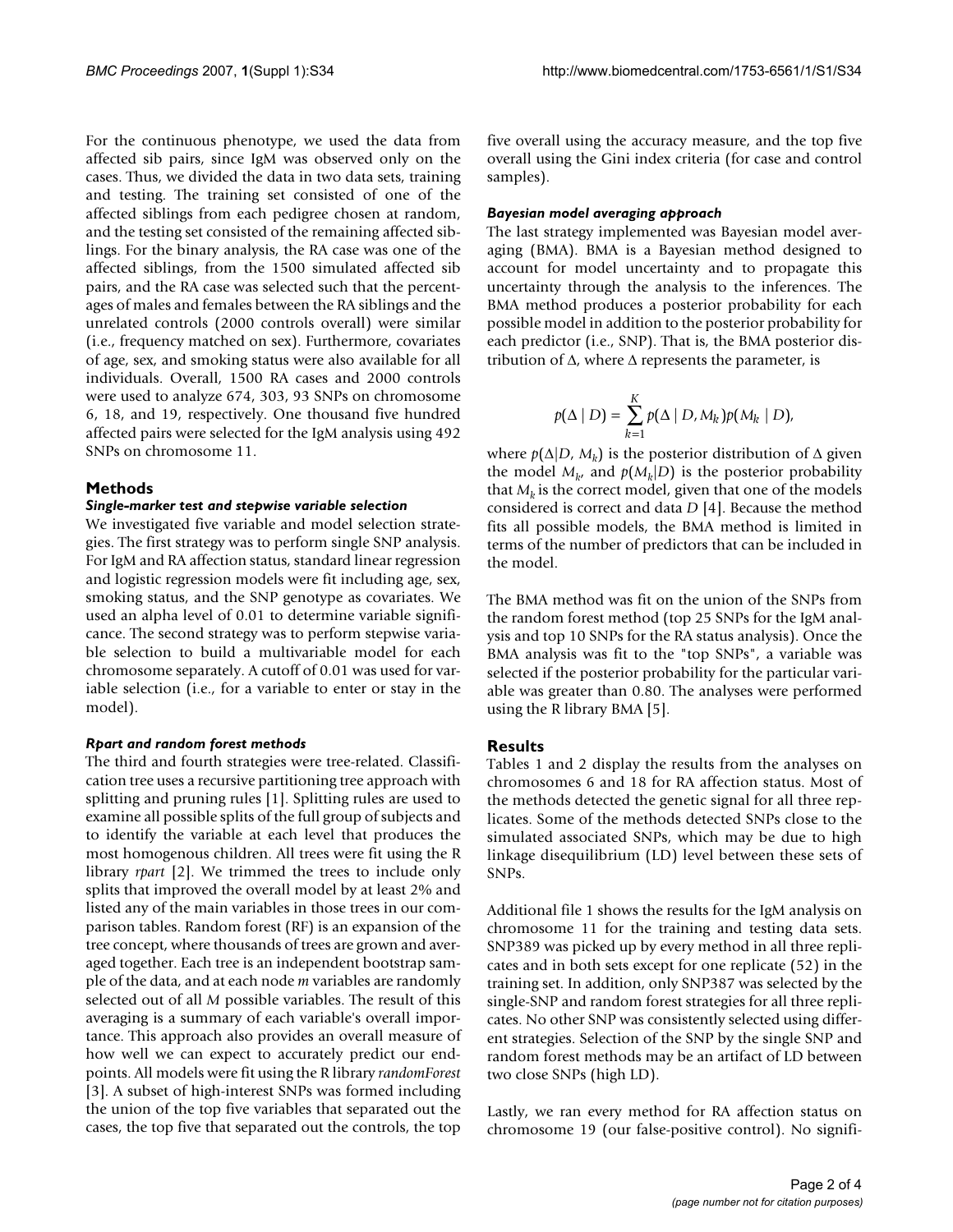| Methods                          | Replication<br>base pair | SNPs/bp          |                 |                 |                 |                 |  |  |
|----------------------------------|--------------------------|------------------|-----------------|-----------------|-----------------|-----------------|--|--|
|                                  |                          | SNP152/32447150b | SNP153/32499470 | SNP154/32521280 | SNP155/32772270 | SNP162/37363880 |  |  |
| Single marker test <sup>a</sup>  | Rep50                    | X                | X               | X               | X               | X               |  |  |
|                                  | Rep51                    | X                | X               | X               | X               | X               |  |  |
|                                  | Rep52                    | X                | X               | X               | X               | X               |  |  |
| Random forest                    | Rep50                    | X                | X               | X               | X               | ۰               |  |  |
|                                  | Rep51                    | X                | X               | X               | X               | X               |  |  |
|                                  | Rep52                    | X                | X               | X               | X               | X               |  |  |
| Classification tree <sup>c</sup> | Rep50                    | X                | $\times$        | X               | X               |                 |  |  |
|                                  | Rep51                    | X                | X               | X               | X               | X               |  |  |
|                                  | Rep52                    | X                | X               | X               | X               | X               |  |  |
| Stepwise regression              | Rep50                    | X                | X               | X               | X               | X               |  |  |
|                                  | Rep51                    | X                | X               | X               | X               | X               |  |  |
|                                  | Rep52                    | $\blacksquare$   | X               | X               |                 |                 |  |  |
| <b>BMA</b>                       | Rep50                    | X                | X               | X               | X               |                 |  |  |
|                                  | Rep51                    | X                | X               | X               | X               | X               |  |  |
|                                  | Rep52                    | $\blacksquare$   | X               | X               |                 | X               |  |  |

#### **Table 1: Variables selected from each of the methods for RA status and chromosome 6a**

aWe analyzed 1500 cases, 200 controls, and 647 SNPs.

bItalics indicates SNPs simulated with a genetic signal.

cClassification tree method implemented using rpart.

| Methods                          | Replication<br>base pair | SNPs/bp                  |                 |                  |                 |                |  |
|----------------------------------|--------------------------|--------------------------|-----------------|------------------|-----------------|----------------|--|
|                                  |                          | SNP265/65345780          | SNP266/65694950 | SNP268/66045170b | SNP269/66048930 | SNP273/6721130 |  |
| Single marker test <sup>a</sup>  | Rep50                    | $\blacksquare$           | X               | X                | X               | X              |  |
|                                  | Rep51                    |                          |                 | X                | X               |                |  |
|                                  | Rep52                    |                          |                 | X                | X               |                |  |
| Random forest                    | Rep50                    | $\overline{\phantom{a}}$ |                 |                  | X               |                |  |
|                                  | Rep51                    |                          |                 |                  | X               |                |  |
|                                  | Rep52                    |                          | X               | X                | $\times$        |                |  |
| Classification tree <sup>c</sup> | Rep50                    |                          | X               | Х                | X               |                |  |
|                                  | Rep51                    |                          |                 | X                | X               |                |  |
|                                  | Rep52                    |                          |                 | X                | X               |                |  |
| Stepwise regression              | Rep50                    |                          |                 | X                | X               |                |  |
|                                  | Rep51                    |                          |                 | X                | X               |                |  |
|                                  | Rep52                    |                          |                 | X                | X               |                |  |
| <b>BMA</b>                       | Rep50                    | X                        |                 | X                | X               |                |  |
|                                  | Rep51                    | $\blacksquare$           |                 |                  | X               |                |  |
|                                  | Rep52                    |                          |                 | X                | X               |                |  |

#### **Table 2: Variables selected from each of the methods for RA status andchromosome 18a**

aWe analyzed 1500 cases, 2000 controls, and 303 SNPs.

bItalics indicates SNPs simulated with a genetic signal.

cClassification tree method implemented using rpart.